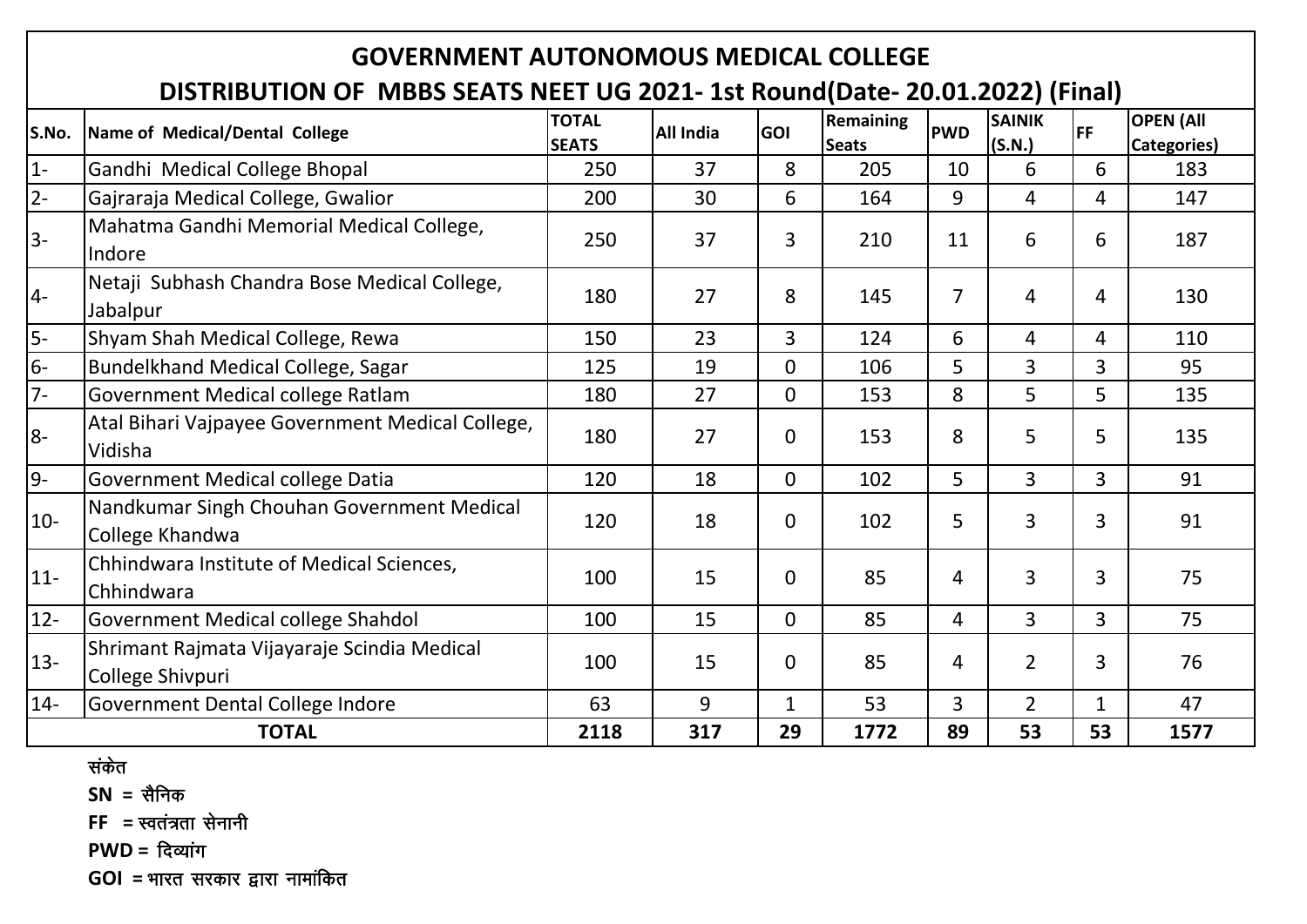|        | <b>GOVT. AUTONOMOUS MEDICAL &amp; DENTAL COLLEGE</b>                                                                  |                   |           |           |            |                |                    |  |  |  |  |  |  |
|--------|-----------------------------------------------------------------------------------------------------------------------|-------------------|-----------|-----------|------------|----------------|--------------------|--|--|--|--|--|--|
|        | CATEGORY WISE DISTRIBUTION OF MBBS SEATS (STATE QUOTA OPEN SEATS) NEET UG-2021 - 1st Round (Date- 20.01.2022) (Final) |                   |           |           |            |                |                    |  |  |  |  |  |  |
| S.No.  | Medical College                                                                                                       | <b>Unreserved</b> | <b>ST</b> | <b>SC</b> | <b>OBC</b> | <b>EWS</b>     | <b>Grand Total</b> |  |  |  |  |  |  |
|        |                                                                                                                       | 40%               | 20%       | 16%       | 14%        | 10%            |                    |  |  |  |  |  |  |
| $ 1-$  | Gandhi Medical College Bhopal                                                                                         | 73                | 37        | 29        | 26         | 18             | 183                |  |  |  |  |  |  |
| $2-$   | Gajraraja Medical College, Gwalior                                                                                    | 60                | 29        | 23        | 20         | 15             | 147                |  |  |  |  |  |  |
| 3-     | Mahatma Gandhi Memorial Medical College,<br>Indore                                                                    | 75                | 37        | 30        | 26         | 19             | 187                |  |  |  |  |  |  |
| $ 4-$  | Netaji Subhash Chandra Bose Medical College,<br>Jabalpur                                                              | 52                | 26        | 21        | 18         | 13             | 130                |  |  |  |  |  |  |
| 5-     | Shyam Shah Medical College, Rewa                                                                                      | 44                | 22        | 17        | 16         | 11             | 110                |  |  |  |  |  |  |
| 6-     | Bundelkhand Medical College, Sagar                                                                                    | 38                | 19        | 15        | 13         | 10             | 95                 |  |  |  |  |  |  |
| 7-     | <b>Government Medical college Ratlam</b>                                                                              | 54                | 27        | 22        | 19         | 13             | 135                |  |  |  |  |  |  |
| 8-     | Atal Bihari Vajpayee Government Medical                                                                               | 54                | 27        | 22        | 19         | 13             | 135                |  |  |  |  |  |  |
| 9-     | College, Vidisha                                                                                                      | 36                | 18        | 15        | 13         | 9              | 91                 |  |  |  |  |  |  |
|        | <b>Government Medical college Datia</b>                                                                               |                   |           |           |            |                |                    |  |  |  |  |  |  |
| $10-$  | Nandkumar Singh Chouhan Government<br>Medical College Khandwa                                                         | 36                | 18        | 15        | 13         | 9              | 91                 |  |  |  |  |  |  |
| $11 -$ | Chhindwara Institute of Medical Sciences,<br>Chhindwara                                                               | 30                | 15        | 12        | 11         | $\overline{7}$ | 75                 |  |  |  |  |  |  |
| $12 -$ | Government Medical college Shahdol                                                                                    | 30                | 16        | 11        | 10         | 8              | 75                 |  |  |  |  |  |  |
| $13 -$ | Shrimant Rajmata Vijayaraje Scindia Medical                                                                           | 30                | 15        | 12        | 11         | 8              | 76                 |  |  |  |  |  |  |
|        | College Shivpuri                                                                                                      |                   |           |           |            |                |                    |  |  |  |  |  |  |
| $14-$  | Government Dental College Indore                                                                                      | 19                | 9         | 8         | 6          | 5              | 47                 |  |  |  |  |  |  |
|        | <b>TOTAL</b>                                                                                                          | 631               | 315       | 252       | 221        | 158            | 1577               |  |  |  |  |  |  |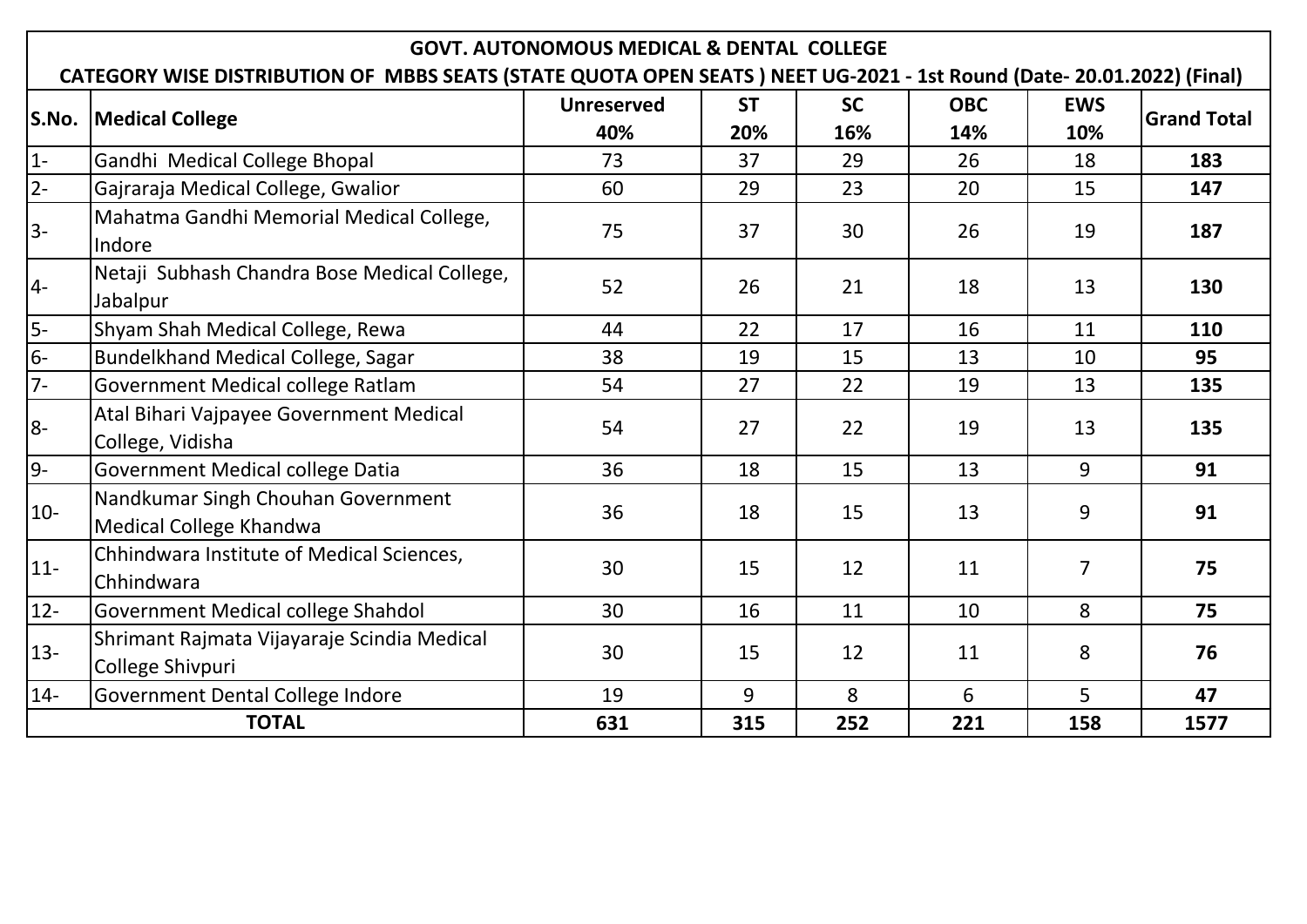|        | GOVERNMENT AUTONOMOUS MEDICAL AND DENTAL COLLEGE CLASS WISE DISTRIBUTION OF MBBS SEATS (PWD, SN, & FF) |                |                |                |                |              |                                                  |                |              |              |              |                |                         |                |              |             |                         |              |                         |
|--------|--------------------------------------------------------------------------------------------------------|----------------|----------------|----------------|----------------|--------------|--------------------------------------------------|----------------|--------------|--------------|--------------|----------------|-------------------------|----------------|--------------|-------------|-------------------------|--------------|-------------------------|
|        |                                                                                                        |                |                |                |                |              | SESSION 2021 1st Round (Date-20.01.2022) (Final) |                |              |              |              |                |                         |                |              |             |                         |              |                         |
| S.No.  | <b>Name of College</b>                                                                                 |                | <b>PWD</b>     |                |                | <b>SN</b>    |                                                  |                |              |              | <b>FF</b>    |                |                         |                |              |             |                         |              |                         |
|        |                                                                                                        | <b>UR</b>      | <b>ST</b>      | <b>SC</b>      | <b>OBC</b>     | <b>EWS</b>   | <b>Total</b>                                     | <b>UR</b>      | <b>ST</b>    | <b>SC</b>    | <b>OBC</b>   | <b>EWS</b>     | <b>Total</b>            | <b>UR</b>      | <b>ST</b>    | <b>SC</b>   | <b>OBC</b>              | <b>EWS</b>   | <b>Total</b>            |
| $1 -$  | Gandhi Medical College Bhopal                                                                          | 4              | $\overline{2}$ | $\overline{2}$ | $\mathbf{1}$   | $\mathbf{1}$ | 10                                               | $\overline{2}$ | $\mathbf{1}$ | $\mathbf{1}$ | $\mathbf{1}$ | $\mathbf{1}$   | 6                       | $\overline{2}$ | 1            | 1           | $\mathbf{1}$            | $\mathbf{1}$ | 6                       |
| $2 -$  | Gajraraja Medical College, Gwalior                                                                     | 4              | $\overline{2}$ | $\mathbf{1}$   | $\mathbf{1}$   | $\mathbf{1}$ | 9                                                | $\overline{2}$ | $\mathbf{1}$ | 1            | $\mathbf 0$  | $\Omega$       | 4                       | $\overline{2}$ | $\mathbf{1}$ | $\Omega$    | $\Omega$                | $\mathbf{1}$ | 4                       |
| $3-$   | Mahatma Gandhi Memorial Medical<br>College, Indore                                                     | 4              | $\overline{2}$ | $\overline{2}$ | $\overline{2}$ | 1            | 11                                               | $\overline{2}$ | 1            | 1            | $\mathbf{1}$ | $\mathbf{1}$   | 6                       | $\overline{2}$ |              |             | 1                       | 1            | 6                       |
| $ 4-$  | Netaji Subhash Chandra Bose Medical<br>College, Jabalpur                                               | 3              | 1              | $\mathbf{1}$   | 1              | 1            | 7                                                | $\overline{2}$ | 1            | 1            | $\Omega$     | $\mathbf 0$    | 4                       | $\overline{2}$ |              |             | $\mathbf{0}$            | $\Omega$     | Δ                       |
| 5-     | Shyam Shah Medical College, Rewa                                                                       | $\overline{2}$ | $\overline{2}$ | $\mathbf{1}$   | $\mathbf{1}$   | 0            | 6                                                | $\mathbf{1}$   |              | $\mathbf{1}$ | $\mathbf{1}$ | $\mathbf 0$    | 4                       | $\overline{2}$ | 0            |             | $\mathbf{1}$            | 0            | 4                       |
| $6-$   | Bundelkhand Medical College, Sagar                                                                     | $\overline{2}$ | $\mathbf{1}$   | $\mathbf{1}$   | 0              | $\mathbf{1}$ | 5                                                | $\mathbf{1}$   | $\mathbf{1}$ | 0            | $\mathbf{1}$ | $\mathbf 0$    | 3                       | $\mathbf{1}$   | $\mathbf{1}$ | 0           | $\mathbf{1}$            | 0            | 3                       |
| $7-$   | Government Medical college Ratlam                                                                      | $\overline{3}$ | $\overline{2}$ | $\mathbf{1}$   | $\mathbf{1}$   | $\mathbf{1}$ | 8                                                | $\overline{2}$ | $\mathbf{1}$ | $\mathbf{1}$ | $\mathbf{1}$ | $\mathbf 0$    | 5                       | $\overline{2}$ | $\mathbf{1}$ | 1           | $\mathbf{1}$            | $\Omega$     | 5                       |
| 8-     | Atal Bihari Vajpayee Government Medical<br>College, Vidisha                                            | 3              | $\overline{2}$ | 1              |                | 1            | 8                                                | $\overline{2}$ | 1            | -1           | $\mathbf 0$  | $\mathbf{1}$   | 5                       | $\overline{2}$ |              |             | $\mathbf{0}$            | 1            | 5                       |
| 9-     | Government Medical college Datia                                                                       | $\overline{2}$ | $\mathbf{1}$   | $\mathbf{1}$   | $\mathbf{1}$   | 0            | 5.                                               | $\mathbf{1}$   | $\mathbf{1}$ | 0            | $\mathbf 0$  | $\mathbf{1}$   | 3                       | $\mathbf{1}$   | $\mathbf{1}$ | 0           | $\mathbf{1}$            | 0            | $\overline{\mathbf{3}}$ |
| $10-$  | Nandkumar Singh Chouhan Government<br>Medical College Khandwa                                          | $\overline{2}$ |                | 1              | $\Omega$       | 1            | 5                                                | 1              | $\Omega$     | $\Omega$     | $\mathbf{1}$ | $\mathbf{1}$   | $\overline{\mathbf{3}}$ | 1              |              |             | $\Omega$                | 0            |                         |
| $11-$  | Chhindwara Institute of Medical Sciences,<br>Chhindwara                                                | $\overline{2}$ |                | $\Omega$       |                | $\mathbf{0}$ | 4                                                | 2              | $\mathbf{1}$ | $\Omega$     | $\Omega$     | $\mathbf 0$    | 3                       | 1              | $\Omega$     |             | $\mathbf{0}$            | -1           | 3                       |
| $12 -$ | Government Medical college Shahdol                                                                     | $\overline{2}$ | $\mathbf 0$    | $\mathbf{1}$   | $\mathbf{1}$   | $\Omega$     | 4                                                | $\mathbf{1}$   | 0            | $\mathbf{1}$ | 1            | $\Omega$       | $\overline{\mathbf{3}}$ | $\mathbf{1}$   | 0            | 1           | $\mathbf{1}$            | $\Omega$     | $\overline{\mathbf{3}}$ |
| $13 -$ | Shrimant Rajmata Vijayaraje Scindia<br>Medical College Shivpuri                                        | $\overline{2}$ | 0              |                | $\mathbf 0$    | 1            | 4                                                |                | 0            | $\Omega$     | $\mathbf 1$  | $\mathbf 0$    | $\overline{2}$          | 1              |              |             | $\mathbf 0$             | $\Omega$     |                         |
| $14-$  | Government Dental College Indore                                                                       | 1              | $\mathbf{1}$   | $\Omega$       | -1             | $\mathbf 0$  | $\overline{\mathbf{3}}$                          | $\mathbf{1}$   | $\mathbf{1}$ | $\Omega$     | $\mathbf 0$  | 0              | $\overline{2}$          | $\mathbf{1}$   | 0            | $\mathbf 0$ | 0                       | $\Omega$     | $\mathbf{1}$            |
|        | Total                                                                                                  | 36             | 18             | 14             | 12             | 9            | 89                                               | 21             | 11           | 8            | 8            | 5 <sup>1</sup> | 53                      | 21             | 10           | 10          | $\overline{\mathbf{z}}$ | 5            | 53                      |

**Grand total of all Classes- 194**

#### संकेत

 $SN =$ सैनिक

 $FF = \frac{1}{2}$  =  $\frac{1}{2}$  =  $\frac{1}{2}$  and  $\frac{1}{2}$  and  $\frac{1}{2}$  and  $\frac{1}{2}$  and  $\frac{1}{2}$  and  $\frac{1}{2}$  and  $\frac{1}{2}$  and  $\frac{1}{2}$  and  $\frac{1}{2}$  and  $\frac{1}{2}$  and  $\frac{1}{2}$  and  $\frac{1}{2}$  and  $\frac{1}{2}$  and  $\frac{1}{2}$  and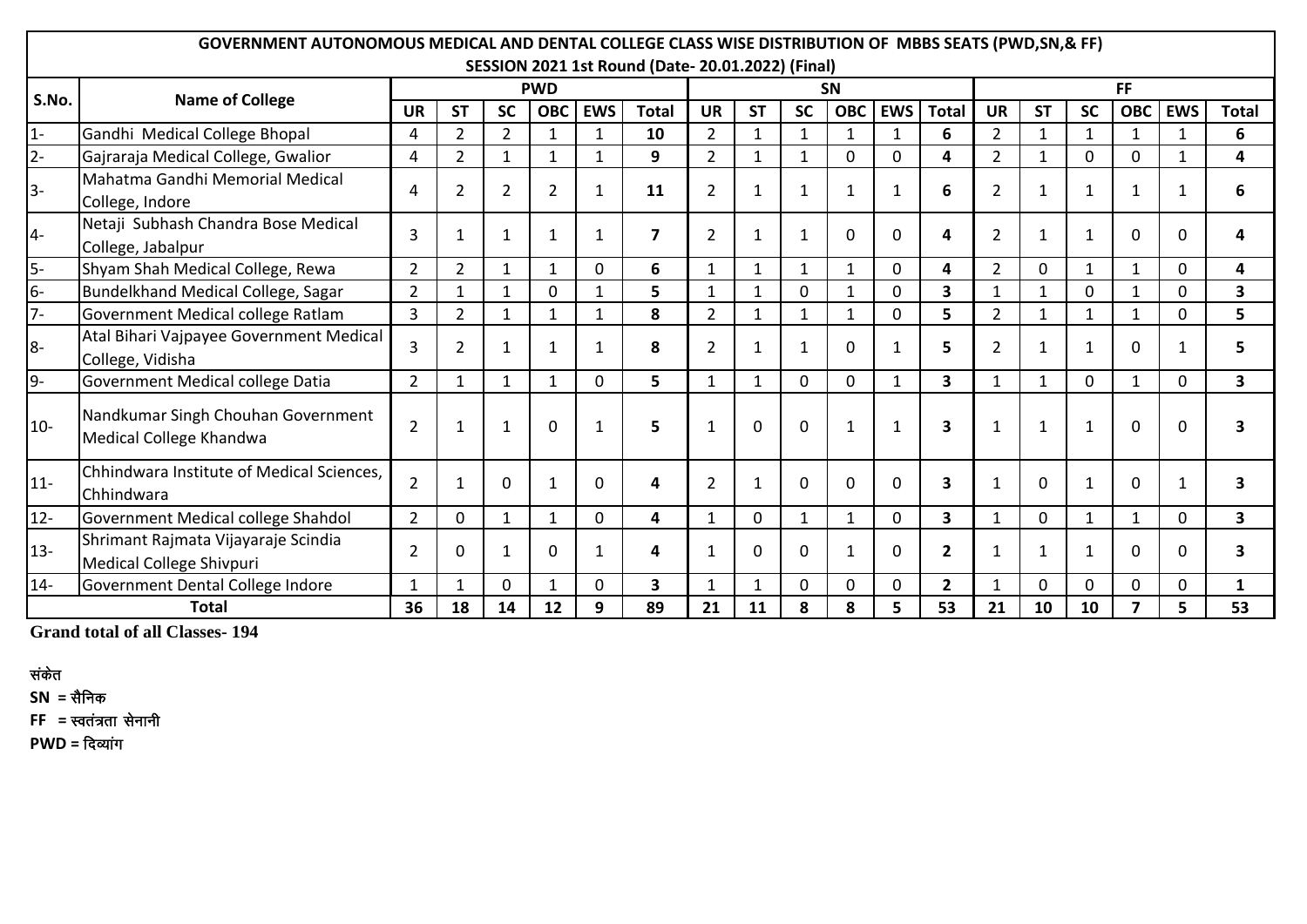|   | DIRECTORATE OF MEDICAL EDUCATION, MADHYA PRADESH                                                  |                        |                |              |              |              |  |  |  |  |  |  |  |
|---|---------------------------------------------------------------------------------------------------|------------------------|----------------|--------------|--------------|--------------|--|--|--|--|--|--|--|
|   | M.B.B.S. SEATS IN PRIVATE MEDICAL COLLEGE OF MADHYA PRADESH FOR 1ST ROUND OF STATE LEVEL COMBINED |                        |                |              |              |              |  |  |  |  |  |  |  |
|   | <b>COUNSELLING NEET UG-2021 (Date-20.01.2022) (Final)</b>                                         |                        |                |              |              |              |  |  |  |  |  |  |  |
|   | <b>S.No   Name of Medical College</b>                                                             | <b>Total Number of</b> | <b>15% NRI</b> | Remaining    | <b>PWD</b>   | Open         |  |  |  |  |  |  |  |
|   |                                                                                                   | <b>Seats</b>           | <b>Seats</b>   | <b>Seats</b> | <b>Seats</b> | <b>Seats</b> |  |  |  |  |  |  |  |
|   | 1 People's College of Medical Bhopal                                                              | 150                    | 23             | 127          | 6            | 121          |  |  |  |  |  |  |  |
|   | 2 L.N. Medical College, Bhopal                                                                    | 150                    | 23             | 127          | 6            | 121          |  |  |  |  |  |  |  |
|   | 3 Chirayu Medical College Bhopal                                                                  | 150                    | 23             | 127          | 6            | 121          |  |  |  |  |  |  |  |
|   | 4 Sri Aurbindo Institute of Medical Sciences Indore                                               | 150                    | 23             | 127          | 6            | 121          |  |  |  |  |  |  |  |
|   | 5 Index Medical College, Indore                                                                   | 250                    | 38             | 212          | 11           | 201          |  |  |  |  |  |  |  |
|   | 6R D Gardi Medical College, Ujjain                                                                | 150                    | 23             | 127          | 7            | 120          |  |  |  |  |  |  |  |
|   | 7 Amaltas Medical College Dewas                                                                   | 150                    | 23             | 127          | 6            | 121          |  |  |  |  |  |  |  |
| 8 | <b>RKDF Medical college Hospital &amp; Research Centre</b><br><b>Bhopal</b>                       | 150                    | 23             | 127          | 7            | 120          |  |  |  |  |  |  |  |
| q | Mahaveer Institute of Medical Science & Research,<br><b>Bhopal</b>                                | 150                    | 23             | 127          | 7            | 121          |  |  |  |  |  |  |  |
|   | 10 Sukh Sagar Medical College and Hospital Jabalpur                                               | 150                    | 23             | 127          | 6            | 120          |  |  |  |  |  |  |  |
|   | <b>Total</b>                                                                                      | 1600                   | 245            | 1355         | 68           | 1287         |  |  |  |  |  |  |  |

संकेत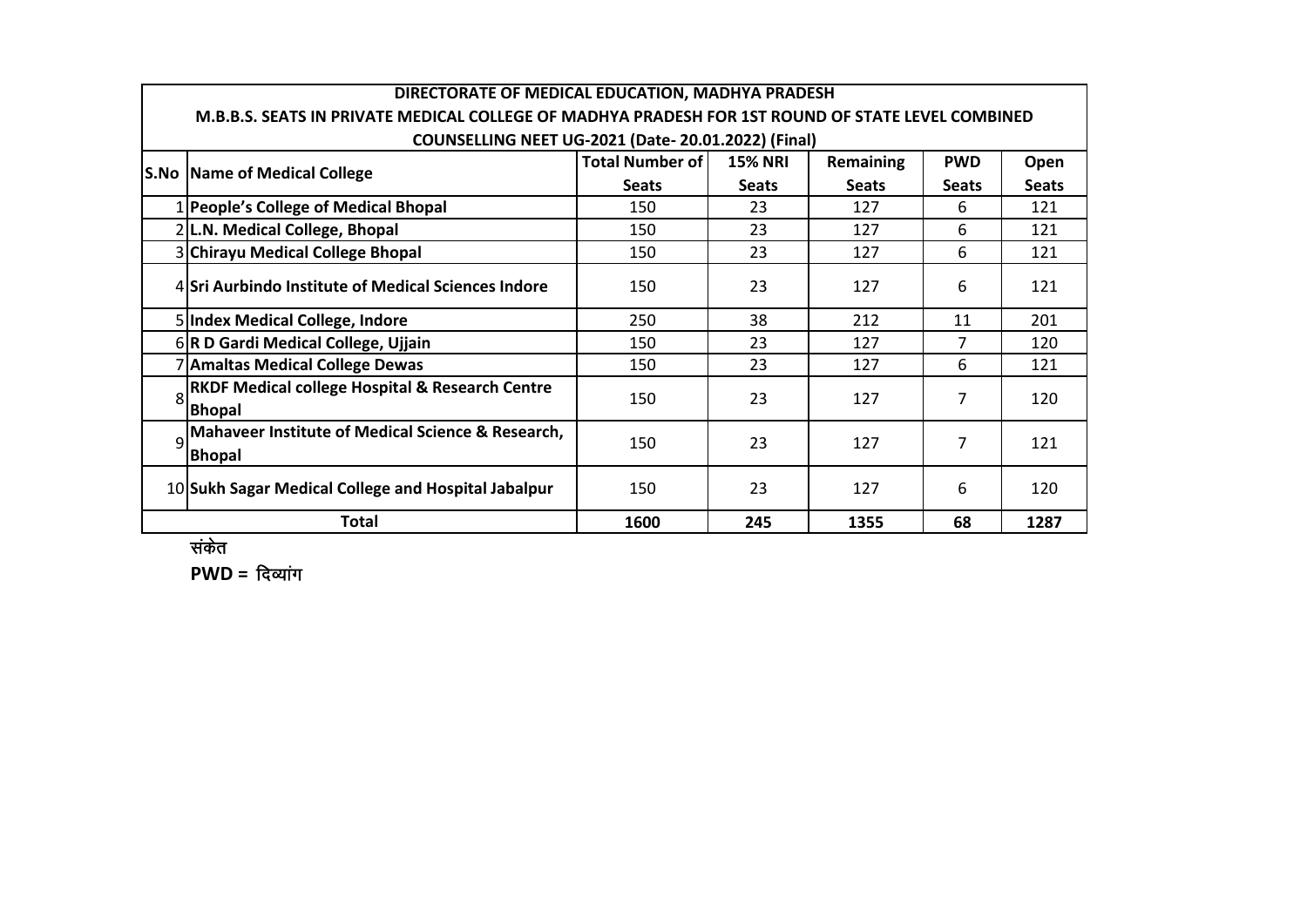|              | DIRECTORATE OF MEDICAL EDUCATION, MADHYA PRADESH<br>CATEGORY/CLASS WISE DISTRIBUTION OF M.B.B.S. SEATS IN PRIVATE MEDICAL COLLEGE OF MADHYA PRADESH FOR 1ST ROUND OF STATE LEVEL COMBINED COUNSELLING NEET UG-2021(Date- |                     |             |                   |              |                     |                       |              |                       |                |              |             |              |              |              |                |              |
|--------------|--------------------------------------------------------------------------------------------------------------------------------------------------------------------------------------------------------------------------|---------------------|-------------|-------------------|--------------|---------------------|-----------------------|--------------|-----------------------|----------------|--------------|-------------|--------------|--------------|--------------|----------------|--------------|
|              |                                                                                                                                                                                                                          |                     |             |                   |              | 20.01.2022) (Final) |                       |              |                       |                |              |             |              |              |              |                |              |
| S.No         |                                                                                                                                                                                                                          | <b>Total Number</b> |             | <b>Unreserved</b> |              |                     | <b>Schedule Tribe</b> |              | <b>Schedule Caste</b> |                |              |             | O.B.C.       |              | <b>Total</b> |                |              |
|              | <b>Name of Medical College</b>                                                                                                                                                                                           | of Seats            | <b>OPEN</b> | <b>PWD</b>        | <b>TOTAL</b> | <b>OPEN</b>         | <b>PWD</b>            | <b>TOTAL</b> | <b>OPEN</b>           | <b>PWD</b>     | <b>TOTAL</b> | <b>OPEN</b> | <b>PWD</b>   | <b>TOTAL</b> | <b>OPEN</b>  | <b>PWD</b>     | <b>TOTAL</b> |
|              | 1 People's College of Medical Bhopal                                                                                                                                                                                     | 127                 | 61          | 3                 | 64           | 24                  | 1                     | 25           | 19                    | 1              | 20           | 17          | $\mathbf{1}$ | 18           | 121          | 6              | 127          |
|              | 2 L.N. Medical College, Bhopal                                                                                                                                                                                           | 127                 | 61          | 3                 | 64           | 24                  | $\mathbf{1}$          | 25           | 19                    | $\mathbf{1}$   | 20           | 17          | $\mathbf{1}$ | 18           | 121          | 6              | 127          |
|              | 3 Chirayu Medical College Bhopal                                                                                                                                                                                         | 127                 | 61          | 3                 | 64           | 24                  | 1                     | 25           | 19                    | $\mathbf{1}$   | 20           | 17          | $\mathbf{1}$ | 18           | 121          | 6              | 127          |
|              | <b>Sri Aurbindo Institute of Medical Sciences</b><br><b>Indore</b>                                                                                                                                                       | 127                 | 61          | 3                 | 64           | 24                  | $\mathbf{1}$          | 25           | 20                    | 1              | 21           | 16          | $\mathbf{1}$ | 17           | 121          | 6              | 127          |
|              | 5 Index Medical College, Indore                                                                                                                                                                                          | 212                 | 100         | 6                 | 106          | 40                  | $\overline{2}$        | 42           | 32                    | $\overline{2}$ | 34           | 29          | $\mathbf{1}$ | 30           | 201          | 11             | 212          |
|              | 6R D Gardi Medical College, Ujjain                                                                                                                                                                                       | 127                 | 60          | 4                 | 64           | 24                  | 2                     | 26           | 19                    | $\mathbf{1}$   | 20           | 17          | 0            | 17           | 120          | $\overline{7}$ | 127          |
|              | 7 Amaltas Medical College Dewas                                                                                                                                                                                          | 127                 | 60          | 3                 | 63           | 25                  | $\mathbf{1}$          | 26           | 20                    | $\mathbf{1}$   | 21           | 16          | $\mathbf{1}$ | 17           | 121          | 6              | 127          |
|              | RKDF Medical college Hospital & Research<br><b>Centre Bhopal</b>                                                                                                                                                         | 127                 | 60          | 3                 | 63           | 24                  | $\overline{2}$        | 26           | 19                    | $\mathbf{1}$   | 20           | 17          | $\mathbf{1}$ | 18           | 120          | $\overline{7}$ | 127          |
|              | <b>Mahaveer Institute of Medical Science &amp;</b><br>Research, Bhopal                                                                                                                                                   | 127                 | 60          | 3                 | 63           | 24                  | $\overline{2}$        | 26           | 19                    | 1              | 20           | 17          | 1            | 18           | 120          | $\overline{7}$ | 127          |
| 10           | <b>Sukh Sagar Medical College and Hospital</b><br>Jabalpur                                                                                                                                                               | 127                 | 60          | 3                 | 63           | 24                  | 1                     | 25           | 20                    | 1              | 21           | 17          | 1            | 18           | 121          | 6              | 127          |
| <b>Total</b> |                                                                                                                                                                                                                          | 1355                | 644         | 34                | 678          | 257                 | 14                    | 271          | 206                   | 11             | 217          | 180         | 9            | 189          | 1287         | 68             | 1355         |

सकेत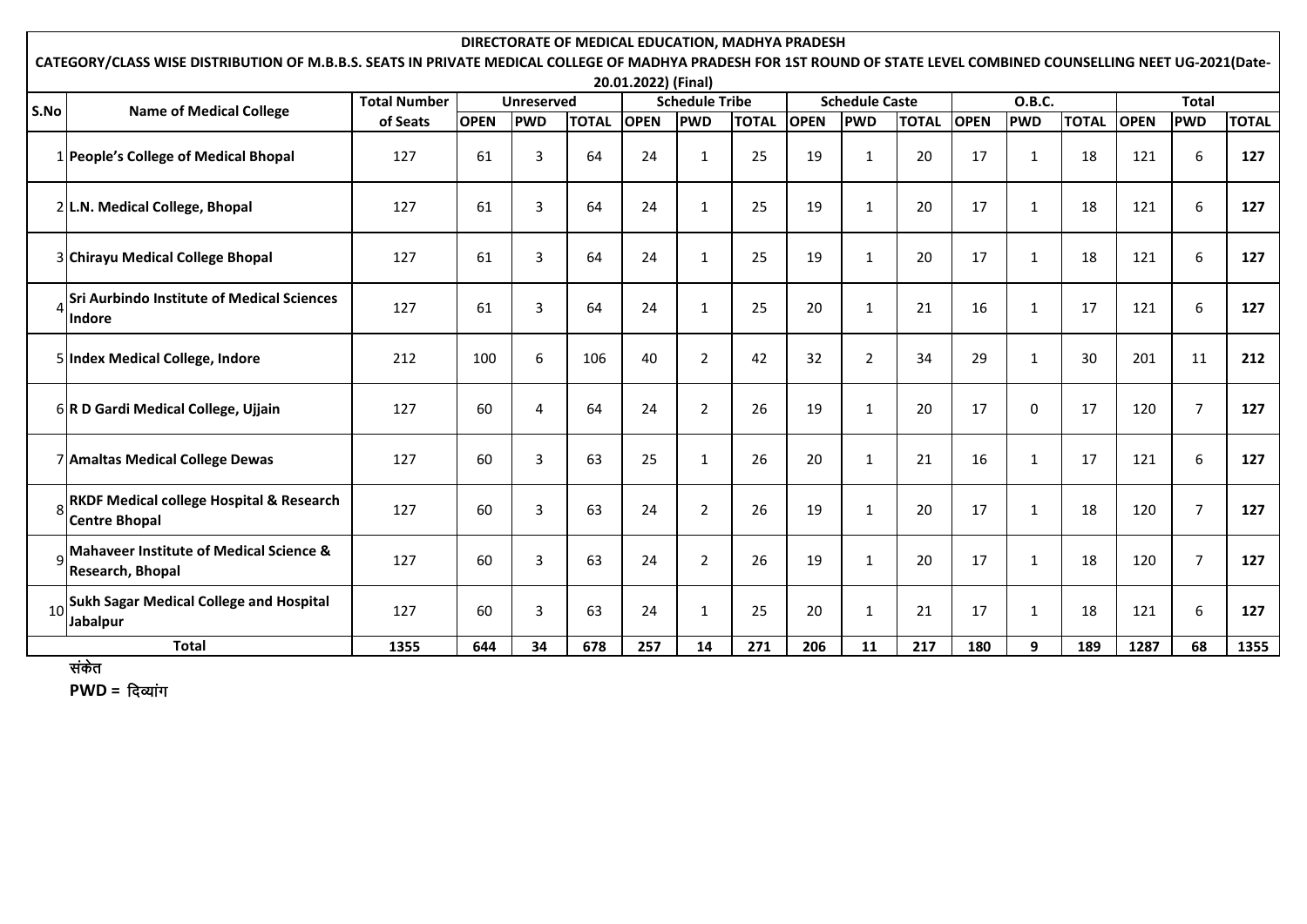| DIRECTORATE OF MEDICAL EDUCATION, MADHYA PRADESH<br>B.D.S SEATS IN PRIVATE DENTAL COLLEGE OF MADHYA PRADESH FOR 1ST ROUND OF STATE LEVEL COMBINED COUNSELLING NEET UG-<br>2021(Date-20.01.2022) (Final) |                                        |                                |                           |                            |                      |  |  |  |  |  |  |  |
|---------------------------------------------------------------------------------------------------------------------------------------------------------------------------------------------------------|----------------------------------------|--------------------------------|---------------------------|----------------------------|----------------------|--|--|--|--|--|--|--|
| <b>S.No Name of Medical College</b>                                                                                                                                                                     | <b>Total Number of</b><br><b>Seats</b> | <b>15% NRI</b><br><b>Seats</b> | Remaining<br><b>Seats</b> | <b>PWD</b><br><b>Seats</b> | Open<br><b>Seats</b> |  |  |  |  |  |  |  |
| 1 People's Dental Acadamy Bhopal                                                                                                                                                                        | 100                                    | 15                             | 85                        | 4                          | 81                   |  |  |  |  |  |  |  |
| 2 People's College of Dental Science Bhopal                                                                                                                                                             | 100                                    | 15                             | 85                        | 4                          | 81                   |  |  |  |  |  |  |  |
| 3 Bhabha College of Dental Science Bhopal                                                                                                                                                               | 100                                    | 15                             | 85                        | 4                          | 81                   |  |  |  |  |  |  |  |
| 4 Mansarovar Dental College Bhopal                                                                                                                                                                      | 100                                    | 0                              | 100                       | 5                          | 95                   |  |  |  |  |  |  |  |
| 5 R.K.D.F. Dental College & Research Centre Bhopal                                                                                                                                                      | 100                                    | 15                             | 85                        | 5                          | 80                   |  |  |  |  |  |  |  |
| 6 Rishiraj College of Dental Science & Research Centre Bhopal                                                                                                                                           | 100                                    | 0                              | 100                       | 5                          | 95                   |  |  |  |  |  |  |  |
| 7 Index Institute of Dental Science Indore                                                                                                                                                              | 100                                    | 85<br>15                       |                           |                            | 81                   |  |  |  |  |  |  |  |
| 8 Sri Aurbindo College of Dentistry, Indore                                                                                                                                                             | 100                                    | 15                             | 85                        | $\overline{4}$             | 81                   |  |  |  |  |  |  |  |
| 9 College of Dental Science & Hospital Rau Indore                                                                                                                                                       | 60                                     | 0                              | 60                        | 3                          | 57                   |  |  |  |  |  |  |  |
| 10 Institute of Dental Education and advance Studies Gwalior                                                                                                                                            | 100                                    | 15                             | 85                        | 5                          | 80                   |  |  |  |  |  |  |  |
| 11 Maharana Pratap Dental College Gwalior                                                                                                                                                               | 100                                    | 15                             | 85                        | 4                          | 81                   |  |  |  |  |  |  |  |
| 12 Hitkarni Dental College & Hospital, Jabalpur                                                                                                                                                         | 60                                     | 9                              | 51                        | $\overline{3}$             | 48                   |  |  |  |  |  |  |  |
| 13 Guru Govind Singh College of Dental Science Burhanpur                                                                                                                                                | 100                                    | 0                              | 100                       | 5                          | 95                   |  |  |  |  |  |  |  |
| <b>Total Seat</b>                                                                                                                                                                                       | 1220                                   | 129                            | 1091                      | 55                         | 1036                 |  |  |  |  |  |  |  |